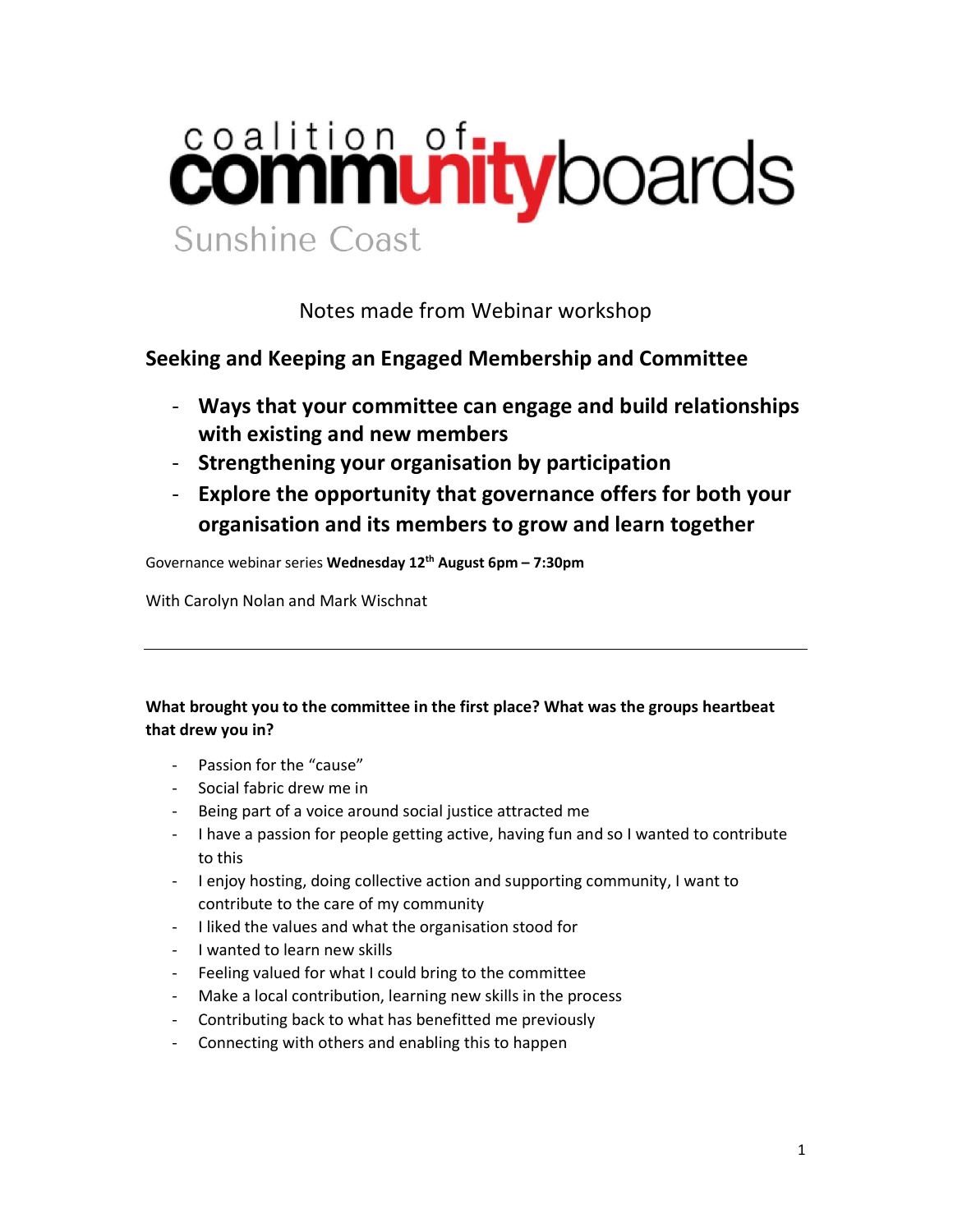# Governance 'practices' to avoid as they may reduce the level of member engagement (group discussion to develop this list)

- 1 person monopolises the direction of the group or the agenda
- Non inclusive practices (membership can't input into decisions)
- Lack of communication or information to members
- Factions / coalitions develop
- Lack of chairing to steer conversation in the meeting to get to actions
- Members voices are not heard
- Friendships override the 'work' and established processes of the committee

# Governance 'practices' to enhance member engagement and potentially attract new participants (group discussion to develop this list)

- Have fun don't be 100% about the business. Fun and celebration attracts people
- Clarity around why we are all "here" a focussed clear chair reinforces this so everyone is on the same page
- Channelling people's passion
- Members feel valued
- Members can contribute in ways that work for them
- Members feel valued and have worth
- Members feel cared for
- Clear communication channels exist
- Members are informed
- Clear processes and policies to guide and support people
- Open executive that communicates broadly with membership
- Committee working from the "bottom up"
- Possible strategy for succession time limits on committee roles and rotating roles (policy of half committee rotate and half are new). This strategy can help bring new people onto the committee if its communicated broadly and is part of the culture of the organisation, it may not seem so daunting for new people then, as 'everyone takes their turn'
- Mentoring and support for each other and new people
- Identifying the 'mix' of personality types and aptitudes that make up your committee. (can be a questionnaire activity)
- Prompting questions for your committee and members. These questions could be useful to help identify what are the motivators and attractors for your existing committee and thereby better understand what might also attract other members to the committee.
	- What helps you to feel connected to the committee?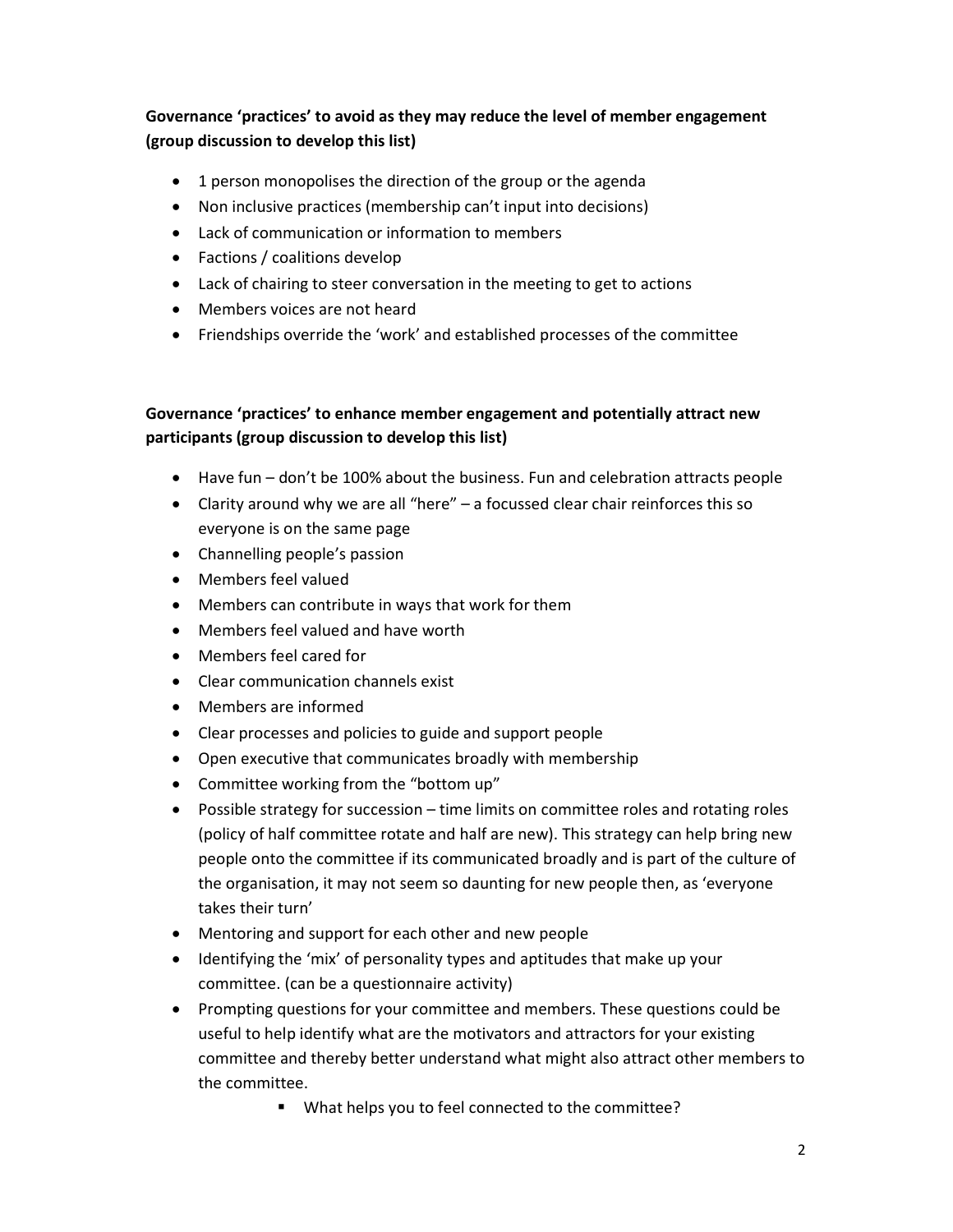- What interest you most?
- What makes you feel valued?
- How would you like to communicate with (within) the committee?
- What changes would you like to see with the committee / with the organisation and how can you support this?
- (could use these in a questionnaire format for everyone to do) (can also share this with your membership to discover people's passions and aptitudes)
- Having a committee care session check in with the committee about what this would look like but just like staff and volunteers, committee members also need to be celebrated and cared for on occasions.

### Challenges that were shared during the conversation

- 
- 
- Succession planning for the committee and its roles<br>- Gaining participation from the membership<br>- Getting 'fresh blood' on the committee as we have lots of members<br>- Unsure about the process of getting more members on ou
- 

#### Other discussion and interest areas that came out session;

Some interest in a regular facilitated committee role (eg secretary, chair, treasurer) zoom network meeting, offering both peer support and role specific discussions. Conversation might be seeded by questions sent in ahead of the meeting to help develop the agenda or alternatively questions come up at the session and group discusses. Quarterly was suggested as the possible timeframe to not overload people who are already busy on a monthly cycle with their groups.

Resources flowing on from the discussion about the Myers Briggs personality concept and having a diversity of 'types' on your committee. Also a fun thing to do with your committee to have a laugh and open up the conversation about differences and valuing a range of personality and aptitudes.